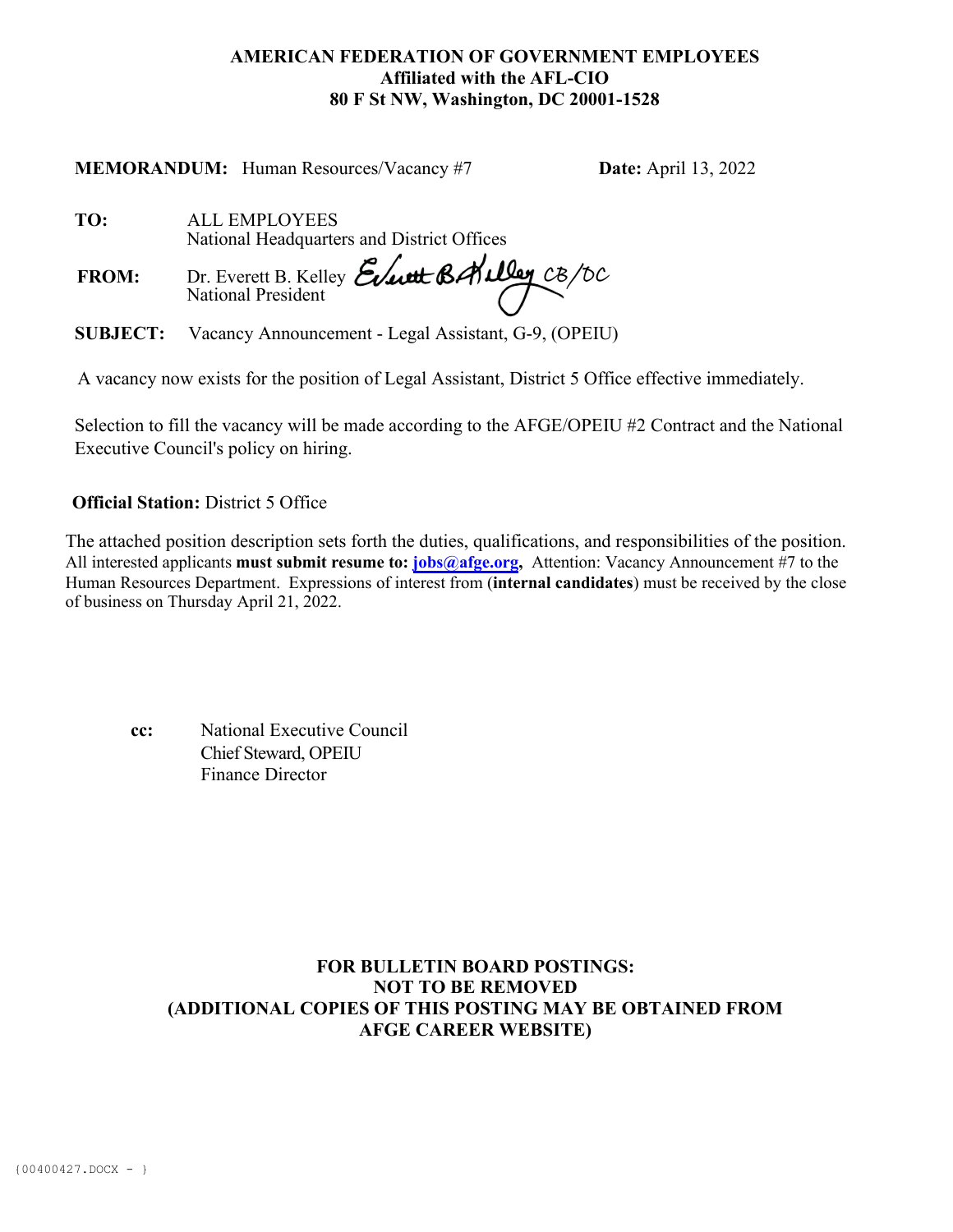#### POSITION DESCRIPTION

|  | <b>American Federation of Government Employees (AFGE)</b> |  |  |  |  |  |
|--|-----------------------------------------------------------|--|--|--|--|--|
|--|-----------------------------------------------------------|--|--|--|--|--|

| Department:                        | District 5      |
|------------------------------------|-----------------|
| <b>Location:</b>                   | Riverdale, GA   |
| <b>FSLA Classification:</b>        | Non-Exempt      |
| <b>Position Title:</b>             | Legal Assistant |
| <b>Date of Revision/Creations:</b> | March 4, 2022   |

#### **I. INTRODUCTION:**

Incumbent in this position serves as confidential assistant and secretary to the National Vice President, the District Manager, Program Manager, Legal Rights Attorneys, and National Representatives. The Incumbent prepares a wide variety of different correspondence including but not limited to memoranda, legal pleadings, briefs, travel arrangements, travel advances, time sheets and expense vouchers for temporary staff, correspondence setting forth membership rights, and court documents for the signature of the National Vice President*.*

#### **II. MAJOR DUTIES AND RESPONSIBILITIES:**

- 1. Performs secretarial and administrative support functions involving legal terminology and concepts from the attorney(s), often under stress to meet short deadlines or timelines for multiple tasks.
- 2. Types, copies, prepares exhibits, mails, files, and dockets correspondence, reports, legal briefs, orders, pleadings, motions internal and external evidentiary proceedings, which are required to be in special form for service and signature, maintains a calendar of legal proceeding appearances and filing dates, and tickler files for the attorney(s).
- 3. Checks grammar, proper format, general accuracy, and uniformity of material being typed. Is responsible for observing federal and local court's rules and the Harvard system of uniform legal citations, and for checking citations to source materials including law reporters, advance sheets, Shepard's citations, legal encyclopedias, statutes, United States Code, and other legal reference materials.
- 4. Independently confirms and arranges conferences, hearing schedules, and meetings for attorney(s) considering the availability of other attorney(s) and parties involved and other matters pending with the attorney(s).
- 5. Receives calls and answers telephone and email inquiries in the absence of the attorney from the court and administrative clerks, opposing lawyers, congressional staff members, representatives of federal agencies and executive departments, and whenever possible disposes of the inquiry, using independent judgment; otherwise, matters are referred to the attorney. This requires a deep knowledge of legal procedures and wide experience in legal activities of the General Counsel's Office.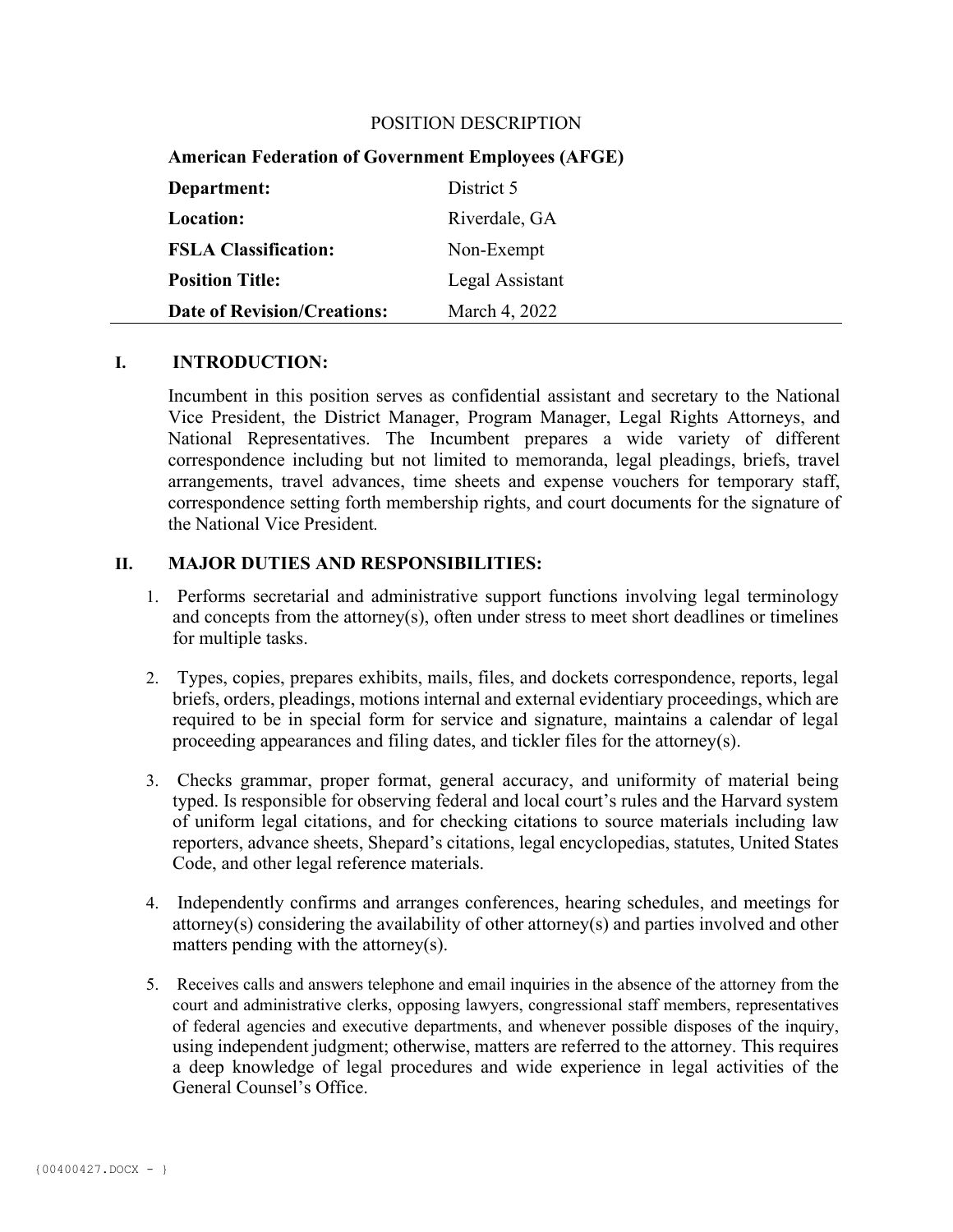- 6. As necessary, substitutes for the secretaries of other attorneys and the General Counsel, requiring secretarial skills, poise and knowledge of office and Federation's legal policies, procedures, and organization.
- 7. As required, makes travel arrangements for the National Vice President and field staff, prepares travel authorizations, requests, vouchers, and receipts.
- 8. Orders office supplies, building supplies, has control of two petty cash boxes, ensures that the copy equipment and mailing machine are in working order and have sufficient supplies for office staff. Assures that the postage is replenished on a regular basis, print envelopes for district mailings, types of material for mailing, Copies training manuals for conferences, caucuses, etc. Orders organizing supplies from the National Office for organizing drives and district training conferences.
- 9. Collects the rent checks from tenants, does the deposit slip for the Council 19 (C-19) President and Secretary-Treasurer, makes deposits for the C-19 Secretary-Treasurer, assures that the checks have two signatures and mail the checks for building creditors. Calls contractors for building maintenance.
- 10. Performs miscellaneous secretarial and para-legal duties, as required, including the processing and distribution of incoming mail and phone inquiries within the District Office.

### **III. WORK ENVIRONMENT:**

This job operates primarily in a professional office environment. The incumbent routinely uses standard office equipment such as computers, phones, printers, photocopiers, filing cabinets and fax machines. Incumbent will often experience frequent interruptions and inflexible deadlines. The noise level in this environment varies from quiet to loud. Duties are performed primarily indoors. Some travel is required and occasionally travel for longer periods of time may be necessary.

### **IV. CONTROLS OVER WORK:**

The incumbent works under the direct supervision of the District Manager/Assistant to the National Vice President, and under the general supervision of the National Vice President. The District Manager/Assistant to the National Vice President explains policies and objectives, assigns work, gives general directions, and evaluates performance. Work is evaluated largely in terms of how smoothly and efficiently the workflows.

### **V. REQUIREMENTS:**

- 1. Possess ability to type at a minimum of 60 words per minute (accurately) and to use word processing system. Knowledge and experience of relevant software applications to include but not limited to spreadsheets, word processing and other Microsoft Office applications, and database management programs.
- 2. Possess ability to learn procedures and processes in connection with handling correspondence and reports required of the department.